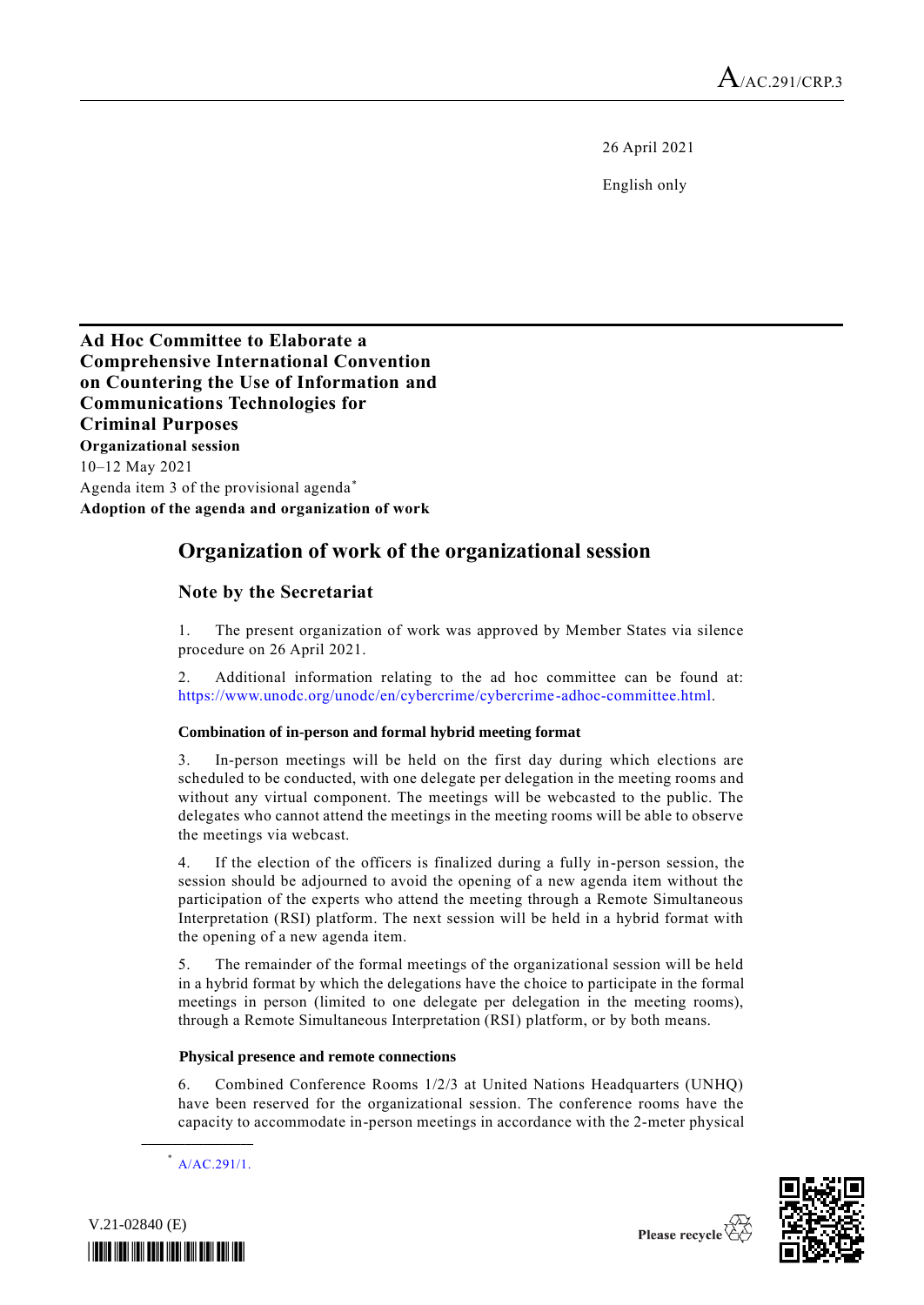distancing requirements with one delegate per Member State, the Holy See, the State of Palestine and the European Union being physically present.

7. There may be a limited number of seats in the meeting rooms available to the entities and organizations with a standing invitation to participate as observers in the sessions and the work of the General Assembly. UNODC is consulting with UNHQ on the number of such seats available and their distribution. Member States will be updated as soon as such information is available.

8. All other delegates will be connected remotely through the online interpretation platform Interprefy. The platform can accommodate up to 3000 participants remotely through Speakers connections.

9. The entities and organizations with a standing invitation to participate as observers in the sessions and the work of the General Assembly, can also attend through Interprefy.

10. The general public can observe the session via webcast.

#### **Counting of a quorum to open the organizational session and to make a decision by consensus or voting**

11. Rule 108 of the Rules of procedure of the General Assembly applicable to the organizational session reads: "The Chairman may declare a meeting open and permit the debate to proceed when at least one quarter of the members of the committee are present. The presence of a majority of the members shall be required for any decision to be taken."

12. There would be a need for an agreement in advance of the organizational session on how to establish that a quorum is present pursuant to the above -mentioned rule 108.

13. Based on the consultations, the following proposals were made to determine the quorums.

14. Counting of a quorum to open the meeting and to make decisions by consensus or voting follows the same method: only Member States physically present in the meeting room would be considered "present" and are counted to determine a quorum.

#### **Decision-making method at the organizational session**

15. As stated above, representatives of Member States who are physically present in the room will be considered "present" for the purposes of rule 108. Should a vote be requested, only the representatives physically present in Conference Rooms  $1+2+3$ will be able to participate in the vote.

#### **Meeting times**

16. The timeslots for in-person meetings to be held on the first day are from 10:00 a.m.–1:00 p.m. and from 3:00–6:00 p.m. EDT.

17. Per existing practice for meetings held in a hybrid format, the duration of each meeting is reduced from three to two hours. The morning meeting each day will be held from 10:00 a.m. to 12:00 p.m. and the afternoon meeting from 3:00 p.m. to 5:00 p.m., EDT.

#### **Documentation**

18. Parliamentary documents are only issued electronically on the Official Documents System. They are also available at the dedicated [Ad Hoc Committee](https://www.unodc.org/unodc/en/cybercrime/cybercrime-adhoc-committee.html) [website.](https://www.unodc.org/unodc/en/cybercrime/cybercrime-adhoc-committee.html)